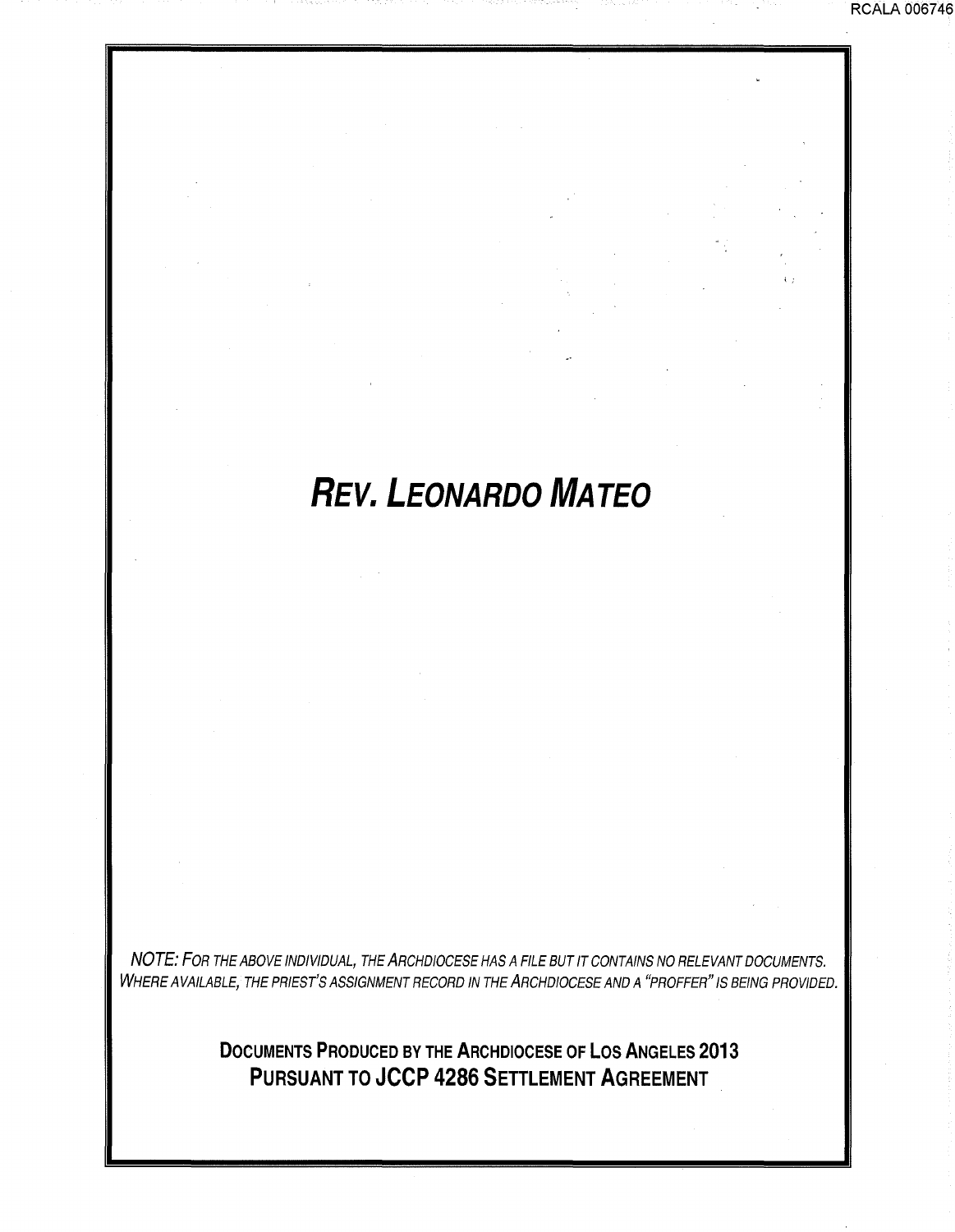## Vicar for Clergy Database

Clergy Assignment Record (Detailed)

## Rev leonardo G. Mateo

| <b>Current Primary Assignment</b>                      |                                           |                |                 |
|--------------------------------------------------------|-------------------------------------------|----------------|-----------------|
| Birth Date                                             | 11/6/1926                                 |                | <i>Age:</i>     |
| <b>Birth Place.</b>                                    | Calbayog, Samar, Philippines              |                | <i>Deanery:</i> |
| Diaconate Ordination                                   |                                           |                |                 |
| Priesthood Ordination                                  | 3/17/1956                                 |                |                 |
| Diocese Name                                           | Diocese of Tagbilaran, Bohol, Philippines |                |                 |
| Date of Incardination                                  |                                           |                |                 |
| Religious Community                                    |                                           |                |                 |
| Ritual Ascription                                      | Latin                                     |                |                 |
| Ministry Status                                        | Deceased                                  |                |                 |
| Canon State                                            | <b>Extern Priest</b>                      | Incard Process |                 |
| Begin Pension Date                                     |                                           |                |                 |
| Seminary                                               |                                           |                |                 |
| Ethnicity                                              | Filipino                                  |                |                 |
|                                                        |                                           |                |                 |
| <b>Fingerprint Verification and Safeguard Training</b> |                                           |                |                 |
| Date Background Check                                  |                                           |                |                 |

Virtus Training Date

### Assignment History

| <b>Assignment</b>                                                                                |            | <b>Beginning Date Completion Date</b> |
|--------------------------------------------------------------------------------------------------|------------|---------------------------------------|
| Left Archdiocese, Deceased on 3/14/2004 per Legal Dept.                                          | 8/14/1960  |                                       |
| St. Anastasia Catholic Church, Los Angeles Associate Pastor (Parochial<br>Vicar), Active Service | 12/24/1959 | 8/13/1960                             |
| St. Anastasia Catholic Church, Los Angeles Resident, Resident, Studying at<br>Loyola University  | 9/1/1959   | 12/23/1959                            |
| St. Vibiana Cathedral, Los Angeles Resident, Resident                                            | 8/9/1959   | 8/30/1959                             |

-·--·-··-··--·--··--·-------